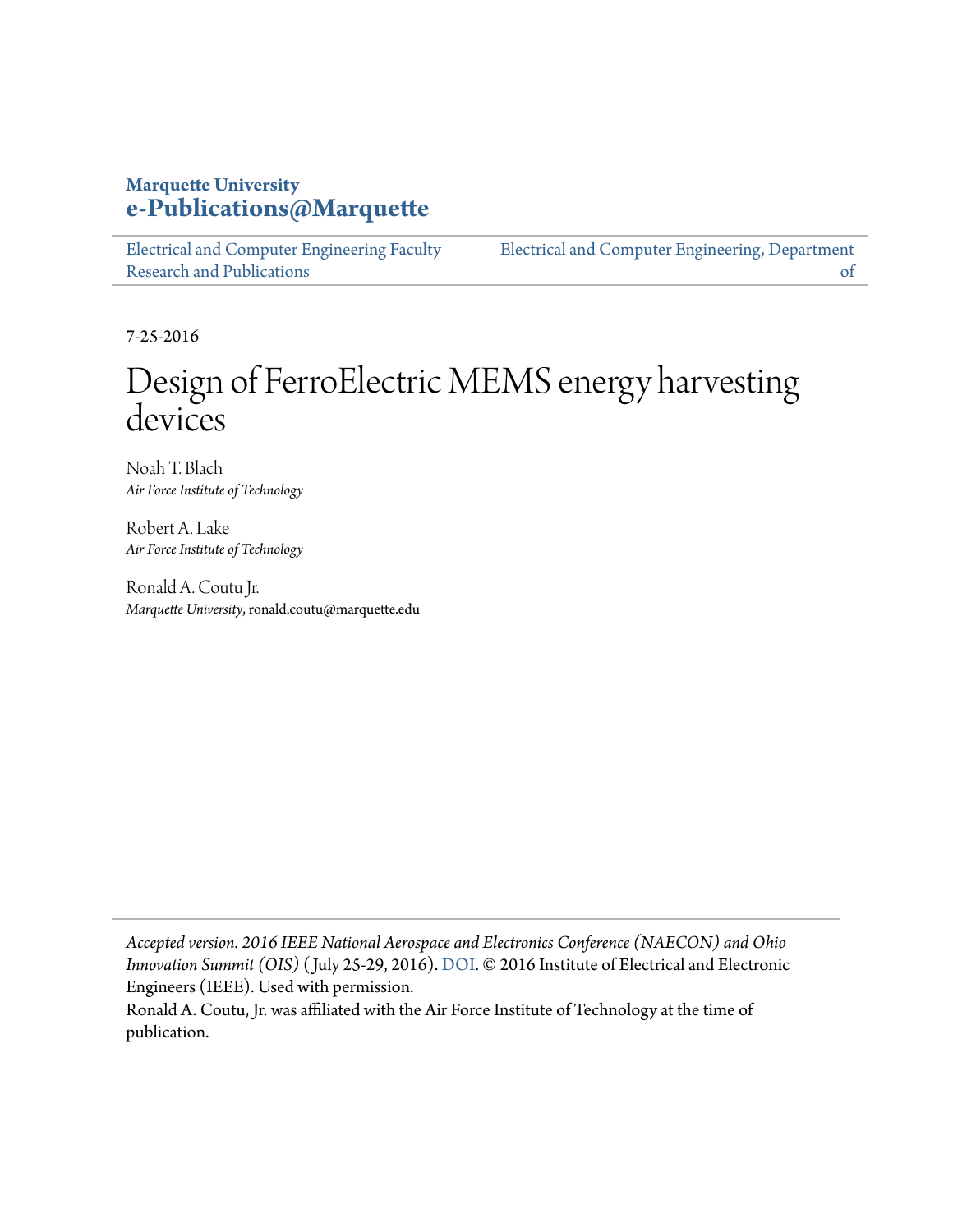#### **Marquette University**

## **e-Publications@Marquette**

## *Electrical and Computer Engineering Faculty Research and Publications/College of Engineering*

*This paper is NOT THE PUBLISHED VERSION;* **but the author's final, peer-reviewed manuscript.**  The published version may be accessed by following the link in the citation below.

*2016 IEEE National Aerospace and Electronics Conference (NAECON) and Ohio Innovation Summit (OIS)*, (July, 2016). [DOI.](https://doi.org/10.1109/NAECON.2016.7856768) This article is © Institute of Electrical and Electronic Engineers (IEEE) and permission has been granted for this version to appear in [e-](http://epublications.marquette.edu/)[Publications@Marquette.](http://epublications.marquette.edu/) Institute of Electrical and Electronic Engineers (IEEE) does not grant permission for this article to be further copied/distributed or hosted elsewhere without the express permission from Institute of Electrical and Electronic Engineers (IEEE).

#### Contents

# Design of FerroElectric MEMS energy harvesting devices

Noah T. Blach Electrical Engineering, Air Force Institute of Technology, Dayton, OH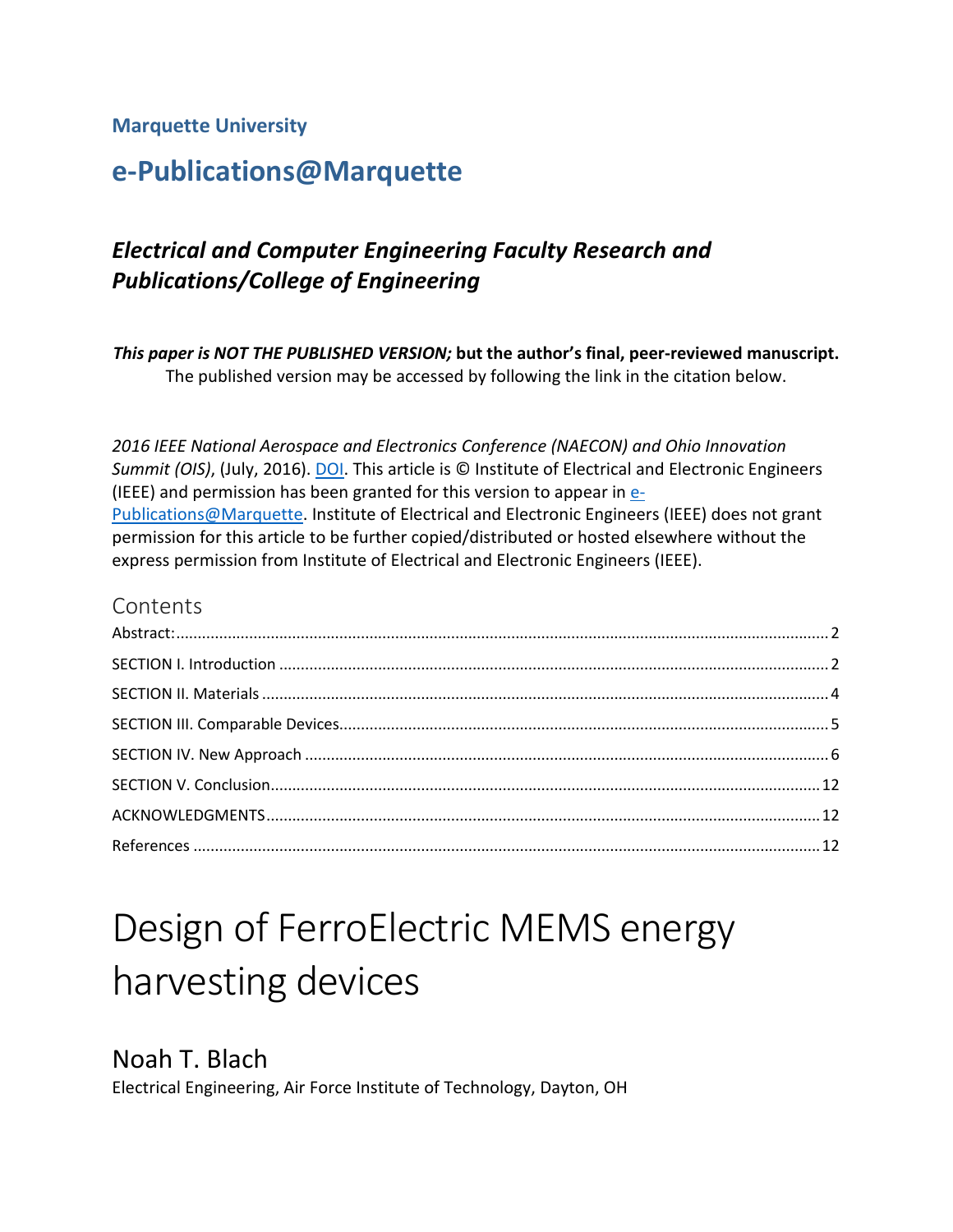## Robert A. Lake

Electrical Engineering, Air Force Institute of Technology, Dayton, OH

## Ronald A. Coutu

<span id="page-2-0"></span>Electrical Engineering, Air Force Institute of Technology, Dayton, OH

#### Abstract:

Waste heat is a widely available but little used source of power. Converting a thermal gradient into electricity is conventionally done using the Seebeck effect, but devices that use this effect are naturally inefficient. An alternate approach uses microelectromechanical systems (MEMS) to generate movement and time-varying temperature from a constant temperature gradient. Ferroelectric materials can harvest electricity from moving structures and temperature variations. This concept was realized using traditional silicon microprocessing techniques. A silicon on insulator (SOI) wafer was backside Deep Reactive Ion Etched (DRIE) to form a one mm<sup>2</sup> by 7 micron thick silicon/silicon dioxide membrane. Lead zirconate titanate (PZT) was deposited on the membrane and acts as a ferroelectric material. Heating the bulk of the SOI substrate causes an increase in stress and upward deflection of the membrane. The membrane then enters into contact with a cold sink fixed above the substrate. Cooling of the membrane from contact with the cold sink causes actuation downwards of the membrane. The alternating heating and cooling of the PZT layer generates electricity from the pyroelectric effect. The actuation of the membrane generates stress on the PZT layer resulting in electricity from the piezoelectric effect.

## <span id="page-2-1"></span>SECTION I. Introduction

Heat is emitted from many energy producing devices such as combustion engines, and becomes waste heat because it is not used to generate electricity. Heat is also a byproduct of devices that consume electricity, such as computer processors. Any spatial heat gradient contains energy, which could be harvested into usable electricity by a suitable device.

The thermo-electric effect is the property of some materials to generate voltage in response to a spatial heat gradient.<sup>1</sup> Devices that use this effect to generate usable electrical power are called thermo electric generators (TEG), an example of which is shown in Fig. 1. TEGs are inherently low efficiency devices compared to large scale combustion engines, which typically operate near 30% of thermodynamic efficiency. TEGs typically have efficiency less than 10%, and are limited by material properties such as electrical and thermal conductivity. These devices are mainly used in spacecraft for generating electricity from the heat of nuclear decay. In the space environment, cost and efficiency are less important than weight. To make waste heat energy harvesting practical on a wider scale, a different approach is necessary.

Ferroelectric materials are those materials which have the property of maintaining a polarization after an electric field is removed.<sup>3</sup> These materials are also pyroelectric, and will become electrically polarized in response to a temperature change. They are also piezoelectric materials, these and generate an electrical polarization due to applied strain. The relationship between these properties is shown in Fig. 2. When a pyroelectric material is adhered to a substrate and heated, strain is generated from the stress from the different rates of expansion of the two materials. This strain then generates an electric polarization from the piezoelectric effect, and is called the secondary pyroelectric effect.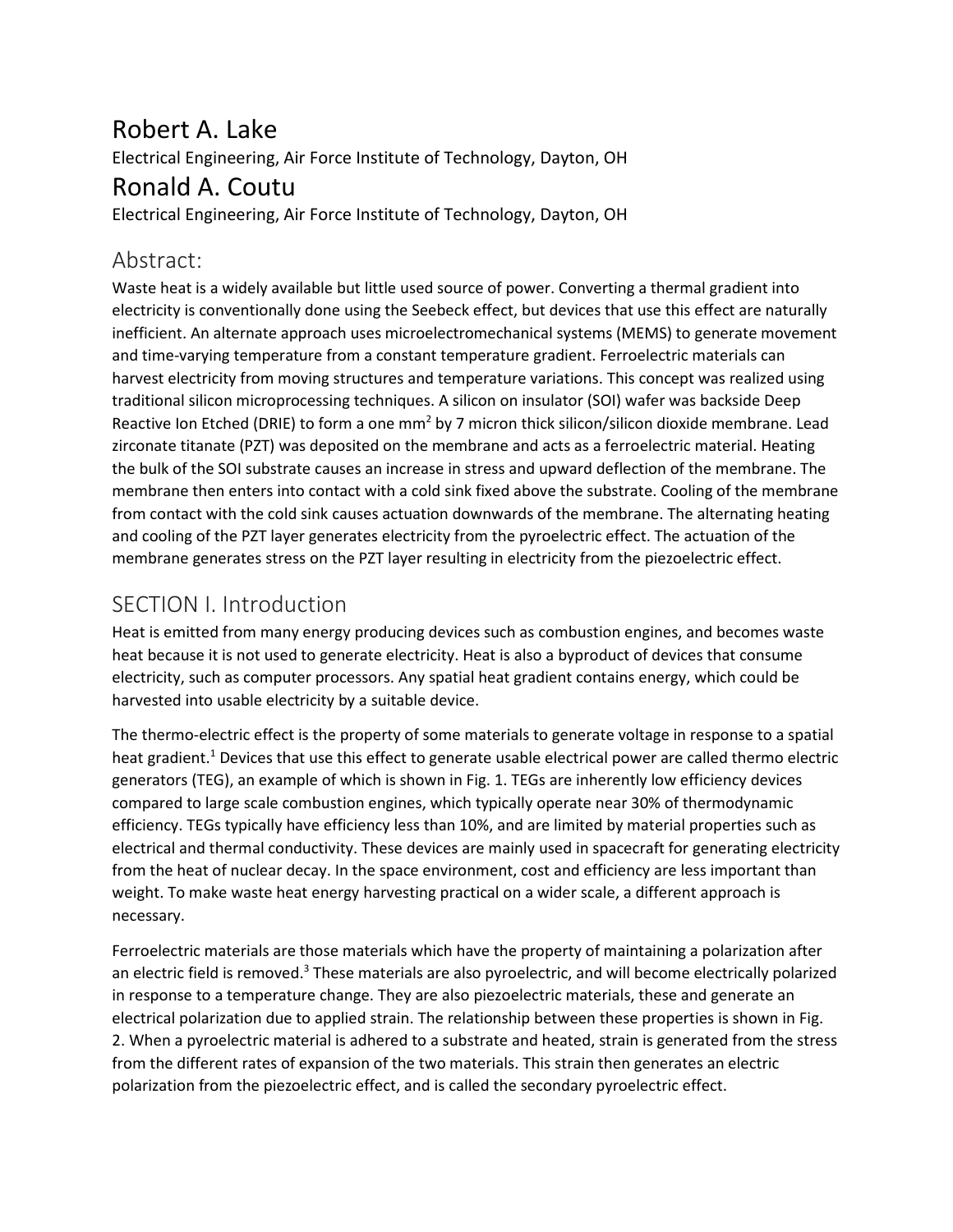

Fig. 1. This thermoelectric generator constantly generates power from a spatial heat gradient.<sup>2</sup>

Pyroelectricity cannot be used to directly harvest energy from a spatial gradient. This is because once heat is applied, charge will move in response to the material polarization. The material will only generate current if sequentially heated and cooled.<sup>5</sup> Most practical sources that generate waste heat do so constantly during operation. Since it is often impossible to cycle power to the source that generates waste heat, such as a computer processor, a mechanism must be designed to provide for mechanically moving the ferroelectric material into contact with a heat source and cold sink. While it is possible to fabricate a large mechanical system to move a bulk of ferroelectric material, research has shown that power production will increase as the dimensions of the ferroelectric device decrease. <sup>6</sup> When produced with microscale dimensions, energy production using pyroelectric devices is far more practical. In addition many applications of these materials, such as generating power from the heat from human skin, would require a very small device.



**Fig. 2.** Stress, heat and electric field are all interrelated in ferroelectric materials. 4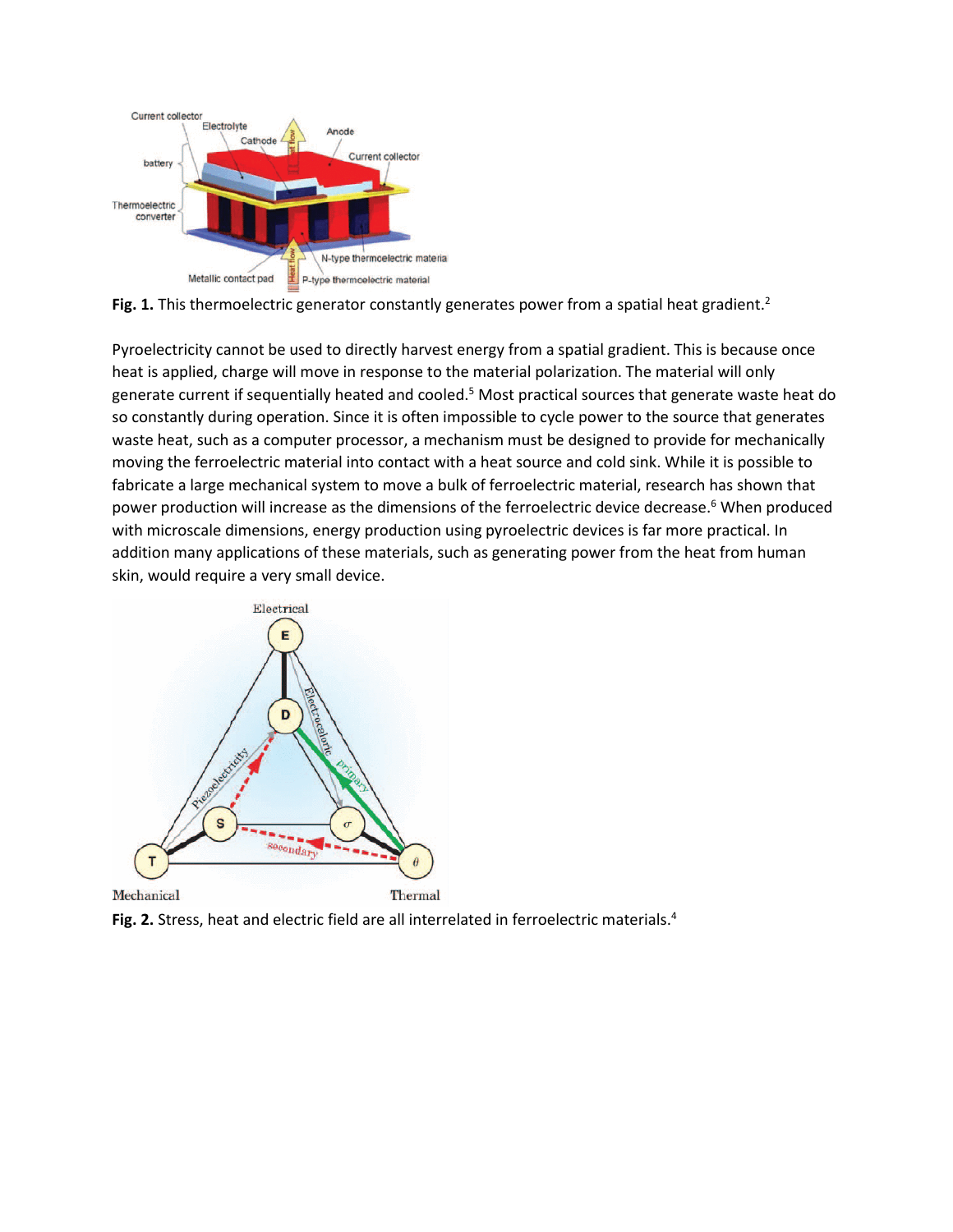

**Fig. 3.** Devices such as this one with features on the micrometer scale can only be fabricated with MEMS techniques. 8

MEMS is an engineering discipline of fabricating microscale devices that grew out of the semiconductor industry. <sup>7</sup> The tools and methods previously used to make computer processors and silicon devices have been adapted to fabricate small mechanical systems. Optical lithography is used to define features and patterns as small as one micron in size. Deposition tools such as sputtering, evaporation, and chemical vapor deposition can be used to grow a wide variety of layers. Ion etching and wet chemical etching can be used to precisely drill down into these microlayers. MEMS technology is suited to make a microsized energy harvesting devices using ferroelectric material. Fig. 3 is an example MEMS device.

#### <span id="page-4-0"></span>SECTION II. Materials

#### **Materials**

The predominate ferroelectric materials used in energy harvesting are polyvinylidene difluoride (PVDF) shown in Fig. 4, and lead zirconate titanate (PZT) shown in Fig. 5. PVDF is a polymer consisting of monomer units of vinylidene difluoride. When the molecular strands are oriented together, the polymer will exhibit piezoelectric properties.<sup>11</sup> To properly orient the PVDF units, it is common to apply a strong electric field in the presence of heat. The heat provides the energy for the molecules to reorient, and the strong electric field provides a preferential orientation. Different substituents such as TRFE (trifluoroethylene), can be added to enhance the piezoelectric properties. The most common method of depositing polymers is by spin coating. A solution of the polymer is made in a volatile solvent. The solvent is spread over the desired substrate, and then spun at high speed. The solvent will evaporate, leaving the polymer to solidify on the substrate. This method can generate an even coating of the polymer over a substrate in a variety of thicknesses.

The other common ferroelectric material in energy harvesting devices is PZT, lead zirconate titanate.<sup>12</sup> PZT, Pb  $(Zr_XTi_{1-X})O_3$  is a ceramic that can crystallize in a tetragonal, rhombohedral, or cubic phase. The morphotropic phase boundary between tetragonal and rhombohedral occurs near x=.52 at room temperature. At this composition, PZT shows a large piezoelectric coefficient and a large electrical permittivity. In response to heat or stress, the ions will move in the crystal lattice generating an electric polarization. Many different substituents such as niobium can be added to tailor the properties of the ceramic material. Since PZT is a ceramic, spin coating is not possible. The most common deposition methods are sol-gel and sputtering. Sol-gel involves depositing small particles of PZT on the target, and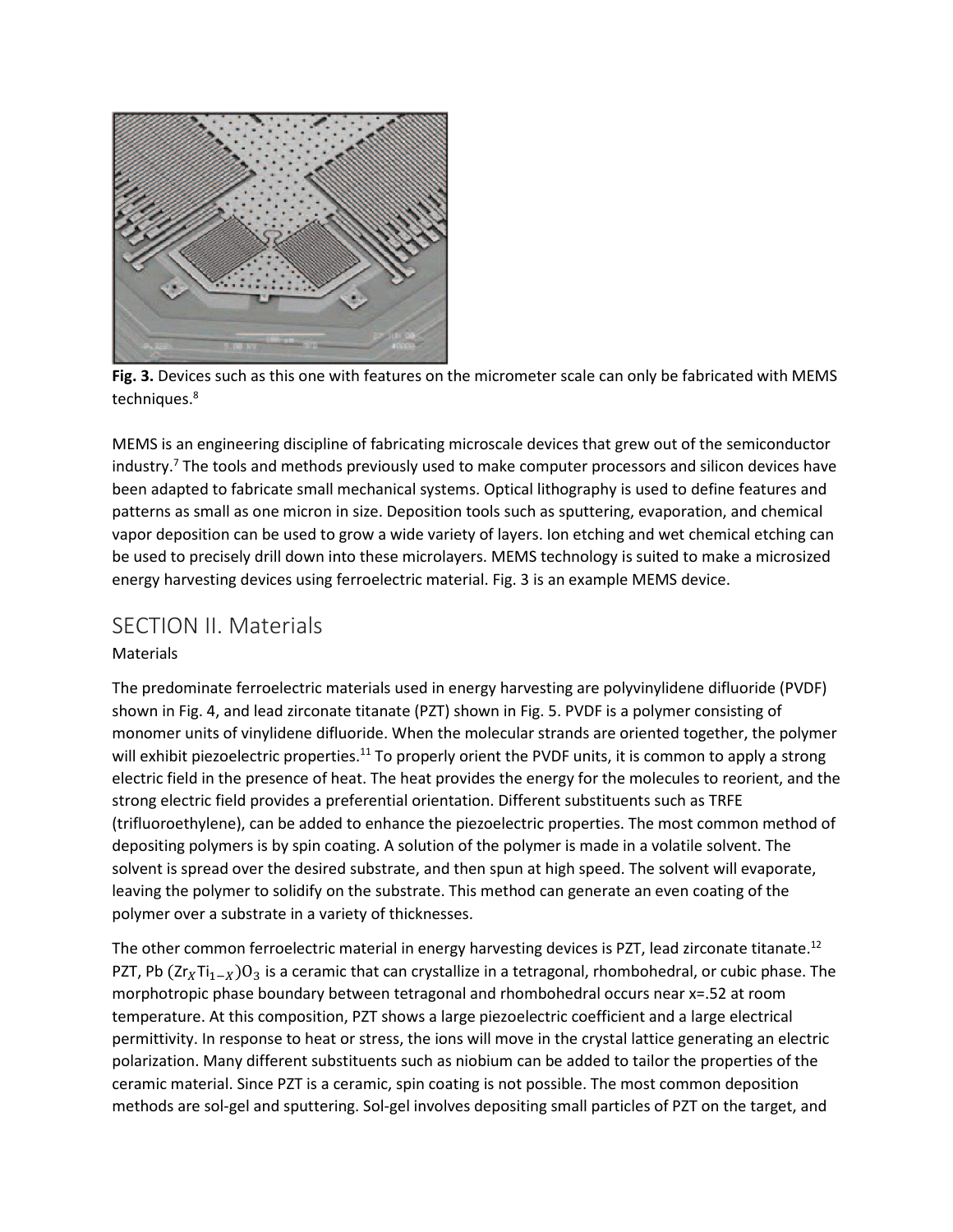then sintering at high temperature to crystallize the thin film. Sputtering consists of placing a target of PZT in front of energized argon or oxygen atoms and using the kinetic transfer of momentum to eject particles onto a substrate. Annealing is then necessary to crystalize the PZT from an amorphous phase into a crystalline state.



**Fig. 4.** PVDF molecules must be oriented and crystallized properly to show ferroelectric behavior.<sup>9</sup>



<span id="page-5-0"></span>

### SECTION III. Comparable Devices

One example device using MEMS and pyroelectric materials for energy harvesting consisted of adding a pyroelectric layer to a micro heat engine.<sup>13</sup> Ravindran *et al.*fabricated a micro heat engine shown in Fig. 6 by taking a (SOI) wafer and etching out the handle wafer. The cavity was filled with a fluid near its boiling point and then sealed. A pyroelectric layer was added. After the device was cooled, the vapor pressure would collapse the membrane inwards, forcing the device into the down state. The down state was in contact with a hot source. The hot source would heat the inside of the heat engine, causing expansion and the membrane to flip states into the up position. In the up position, the membrane would be in contact with the cold surface. The heat would leave the engine, condensing the working fluid and flipping the engine back into the down state.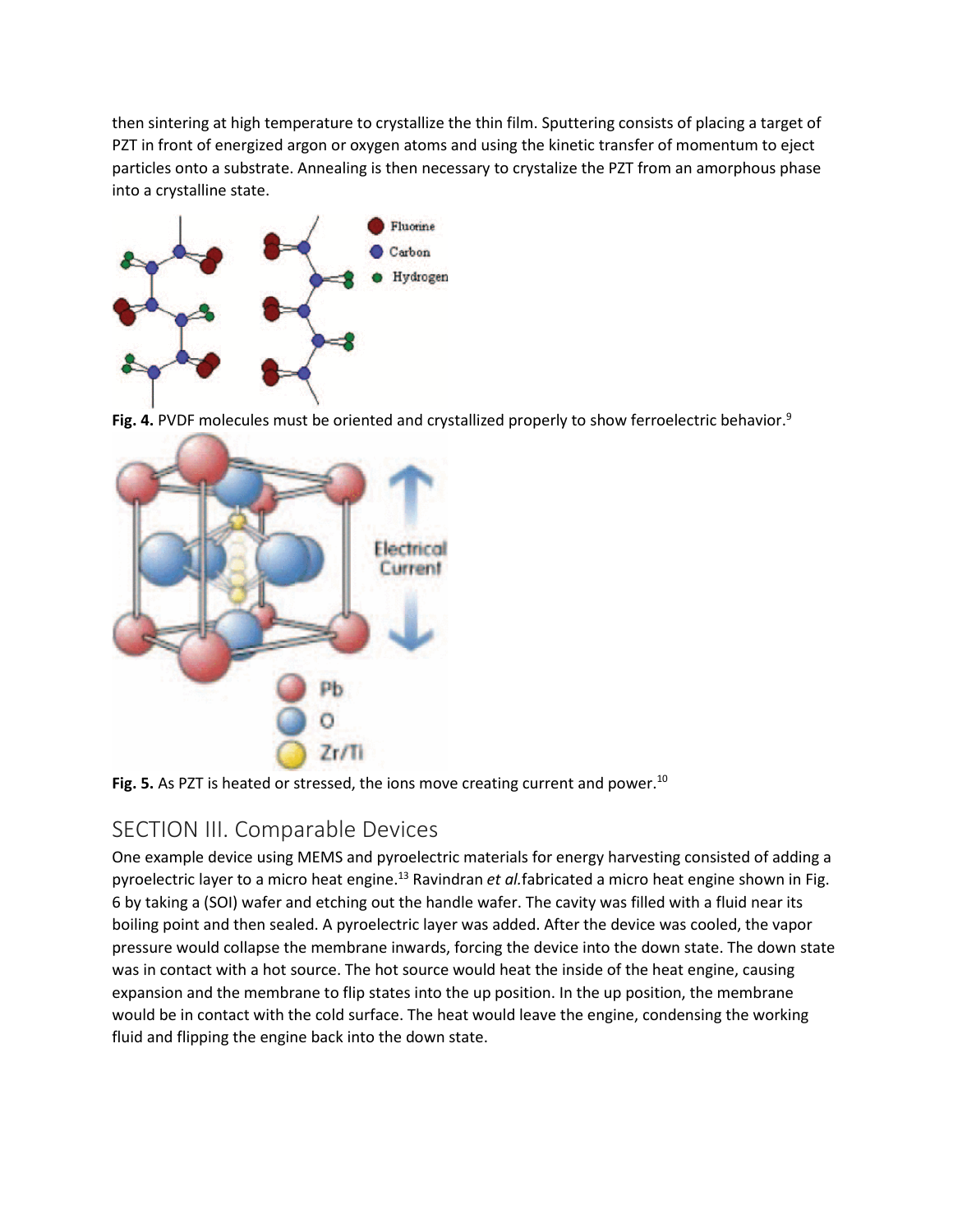

Fig. 7. At the areas of peak stress, the PZT layer should develop a potential of 3 volts.<sup>15</sup>

Another type of device was made by Hunter *et al.* from a cantilever structure. <sup>15</sup> A cantilever shown in Fig. 7 with millimeter dimensions was fabricated from silicon, and a metal layer was added on top of the cantilever. As the structure was heated and cooled, the two layers would expand at different rates due to the different coefficients of thermal expansion. This resulted in the entire structure bending upwards or downwards in response to heat. A pyroelectric layer was also added on the cantilever. Large proof masses were added over and under the tip of the cantilever. While in the up position, the heat would flow through the proof mass into the cantilever, actuating the device downwards into contact with the cold sink. While in contact with the cold sink, the opposite process would occur. The device could also be electrostatically actuated. Energy was harvested from the ferroelectric layer on the cantilever.

#### <span id="page-6-0"></span>SECTION IV. New Approach

Instead of using a cantilever for the mechanical system, a bistable membrane will be used. These membranes are made from a SOI wafers, and consist of a bilayer of silicon and silicon dioxide with high compressive stress from the fabrication process. These membranes buckle upwards in response to stress, and respond to both heat and stress for large vertical actuations.<sup>16,17</sup> As heat flows into the membrane, the change in stress between the layers will result in the movement of the device into contact with a cold sink positioned above. As the membrane cooled, it will lose contact and begin heating again. This cycle would repeat indefinitely. In addition, to determine the position of the membrane without optical tools, piezoresistivity can be used to determine stress in the device.<sup>18</sup> This method allows for the determination of the device position even after it has been encapsulated. The wheatstone configuration was used to allow for a large increase in accuracy compared to a single resistive sensor. A heating layer made from a gold resistor can be used to test the device by injecting a specific amount of current into the device. Current running through the resistor results in heating.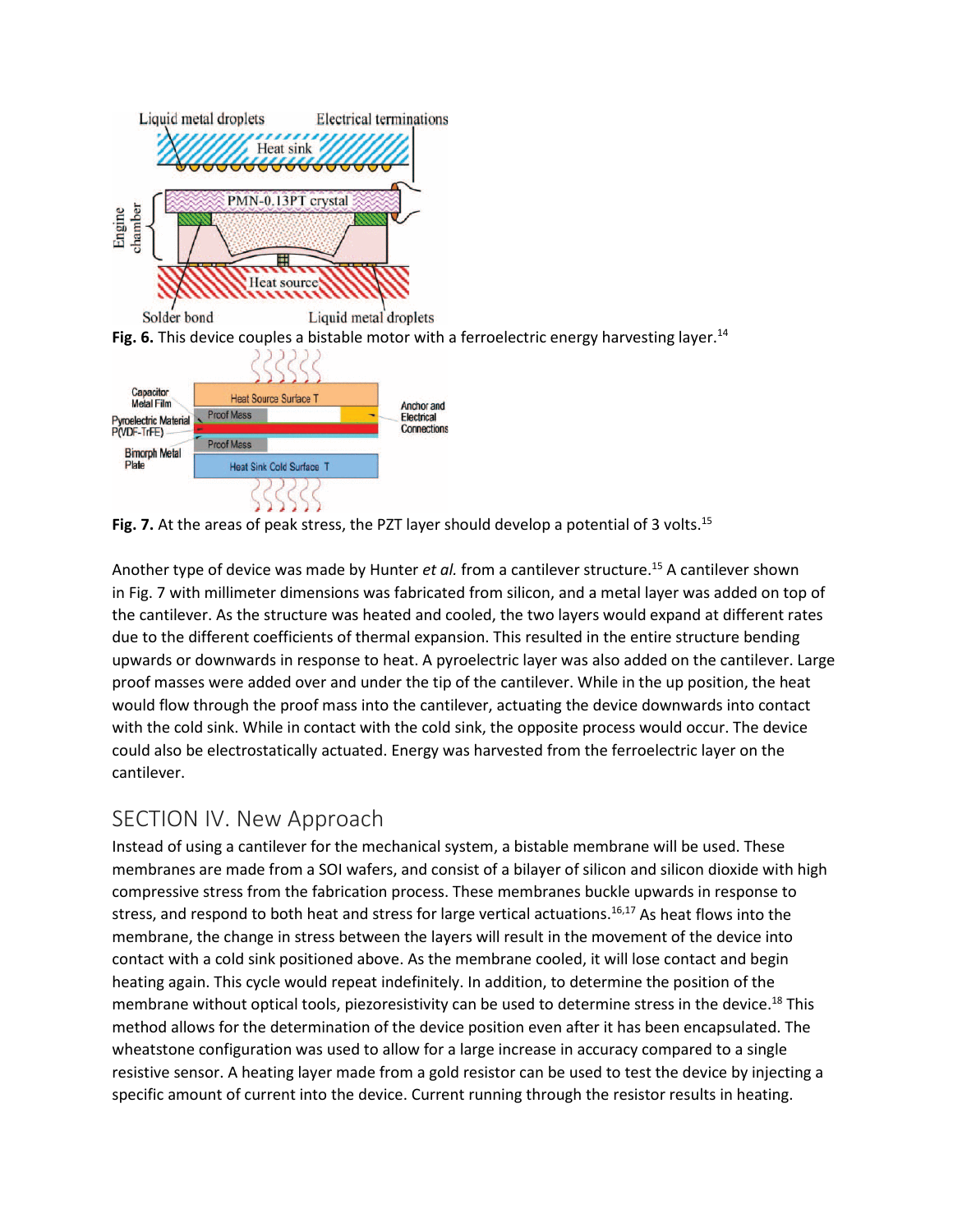Simulation results were run using CoventorWareQc, a MEMS simulation tool. The analysis shown in Fig. 8 predicts that a one micrometer PZT layer on the membrane has the potential to generate 3 volts during deflection. This voltage would be sufficient to be used for energy harvesting without using difficult low voltage techniques. The heat is predicted to diffuse out of the membrane in 10 microseconds from contact in the vertical direction, and diffuse out in the horizontal direction in one millisecond as shown in Fig. 9. This high rate of heat transfer results from the large surface contact area The dimensions of the simulated membrane are five microns of silicon, two microns silicon oxide, and one micron PZT. The membrane simulation predicts actuation in response to a change in temperature in 2 microseconds, so the device moves much faster than heat can enter or leave the device.



**Fig. 8.** At the areas of peak stress, the PZT layer should develop a potential of 3 volts.



**Fig. 9.** Heat flows out of the device in approximately 1 millisecond

Fig. 10 through 28 show the construction of the device. Starting with an SOI wafer, a protective layer of oxide will be formed using thermal oxidation in a furnace. The oxide layer is largely resistant to the penetration of doping ions. The top oxide layer will be patterned using HF wet etching. Then a piezoresistive sensor will be fabricated by diffusing phosphorous into the wafer using the oxide as a mask. The oxide will be removed using HF etching. Next, a gold layer serving both as electrical contacts to the piezoresistive sensors and as a heating layer will be deposited via evaporation. The gold trace across the membrane will dissipate electrical heat as energy. The gold layer will be patterned using a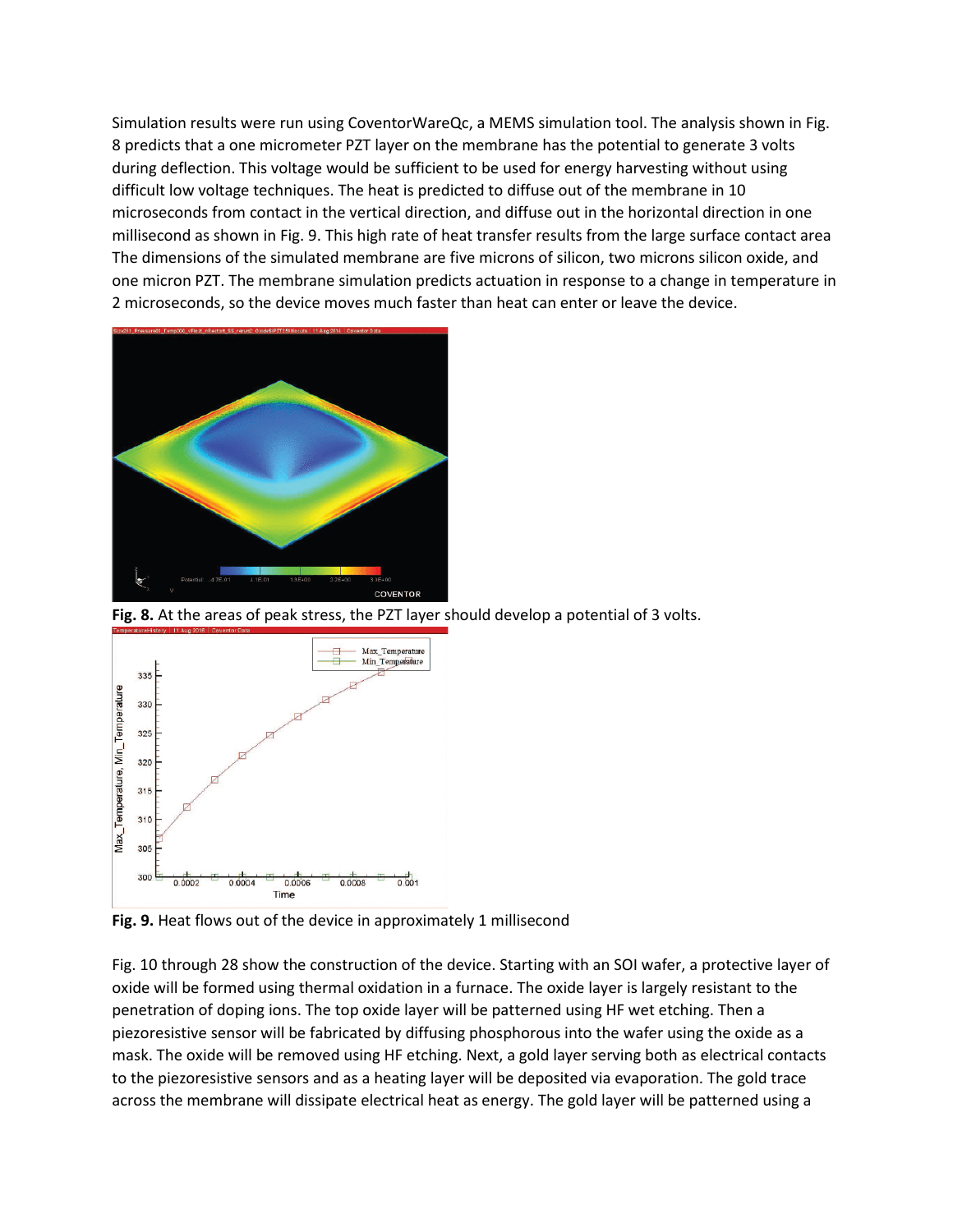liftoff technique. An insulating layer of silicon nitride will be deposited by plasma enhanced chemical vapor deposition (PECVD) and patterned using reactive ion etching. This layer will electrically separate the gold heating layer and the ferroelectric energy layer. Afterwords, the lower platinum electrode will be deposited by sputtering, using 10 nanometers of titanium for adhesion. PZT will be sputtered across the entire wafer, and patterned using reactive ion etching with boron trichloride. The PZT will be thermally annealed for 5 minutes at 650 Celcius. The upper electrode will be formed from evaporated gold and patterned using a liftoff technique. Lastly, the back of the sample will be etched by DRIE, and the intrinsic stress of the silicon and silicon oxide layers will cause the structure to bend into a membrane structure. A negative SU-8 photoresist will define the DRIE etching areas. The SU-8 photoresist will remain on the device after the DRIE as a permanent feature.



**Fig. 10.** Heat and oxygen cause the growth of a 120 nanometer thermal oxide layer on the surface of the SOI wafer.





**Fig. 11.** Photoresist is applied to the wafer, exposed and developed.

| HF |  | HF |  |
|----|--|----|--|
| J  |  |    |  |

| <b>Photo Resist</b>    |  |
|------------------------|--|
| <b>Silicon Dioxide</b> |  |
| Silicon                |  |
| Silicon Dioxide        |  |
| Silicon                |  |

**Fig. 12.** HF acid is used to etch a pattern in the thermal oxide.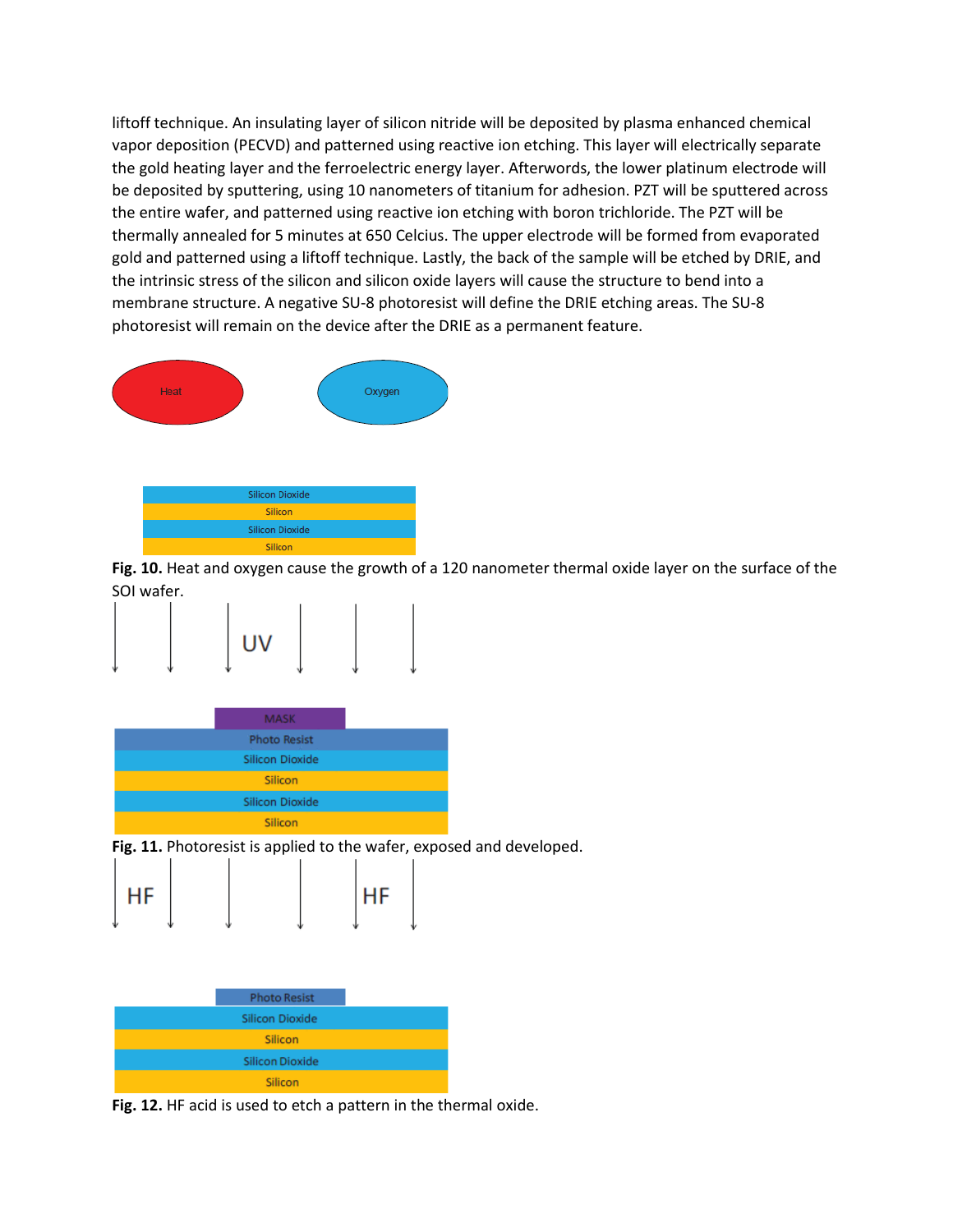

**Fig. 13.** After the photoresist is removed, phosphorous is diffused into the wafer by placing a dopant source adjacent to the sample at 1000 degrees C.





**Fig. 14.** After the remaining oxide is removed by an HF bath, another layer of photoresist is applied, exposed and patterned.







**Fig. 16.** A liftoff procedure removed the gold that adhered to the photoresist, and the remaining resist is removed.

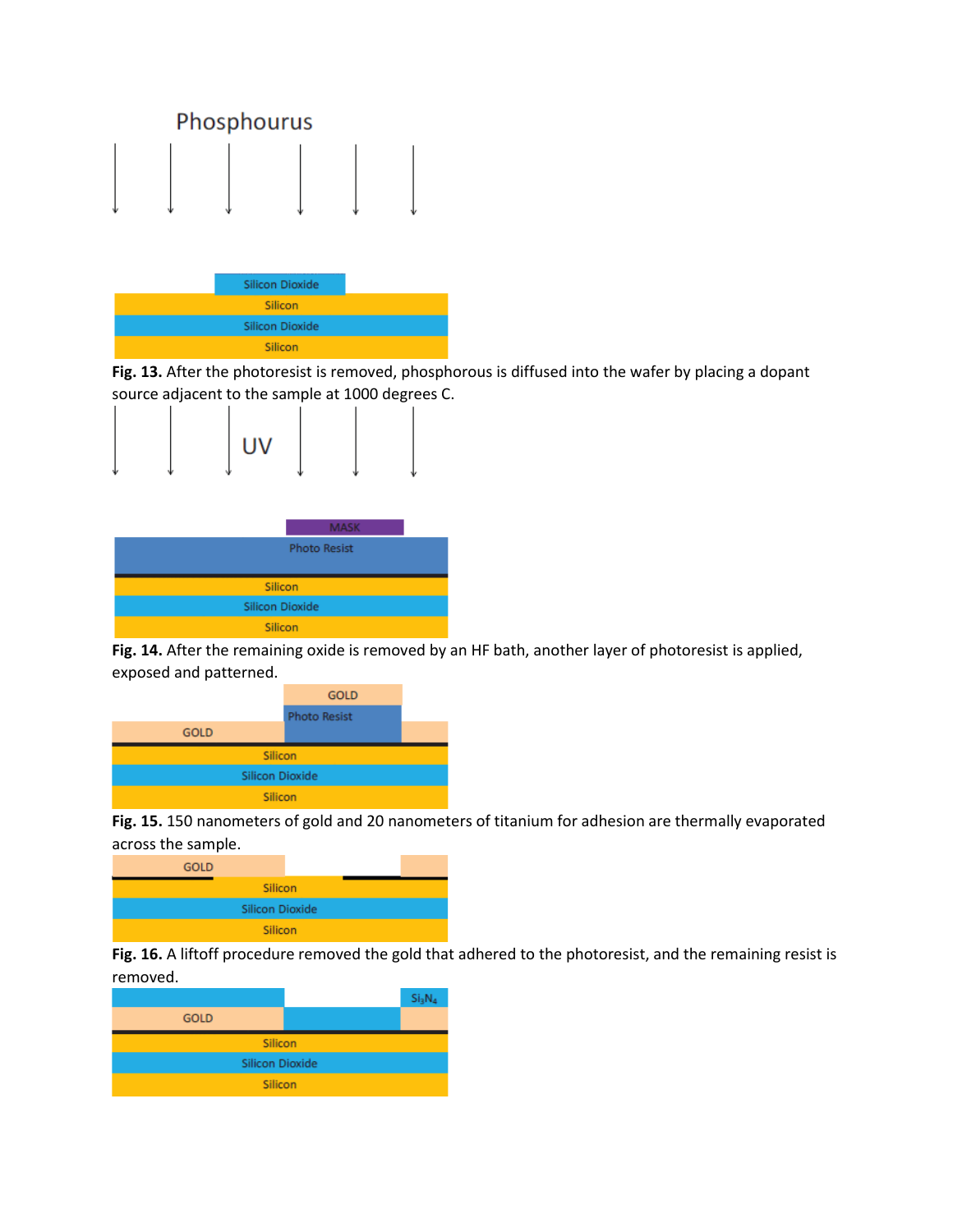**Fig. 17.** A layer of silicon nitride is grown using PECVD for insulating the just deposited gold layer and the electrode layers above.



**Fig. 18.** A layer of photoresist is applied, exposed and patterned.



**Fig. 19.** The pattern is transferred into the nitride by reactive ion etching



**Fig. 21.** Platinum is sputtered onto the sample, using titanium as an adhesion layer.



Silicon

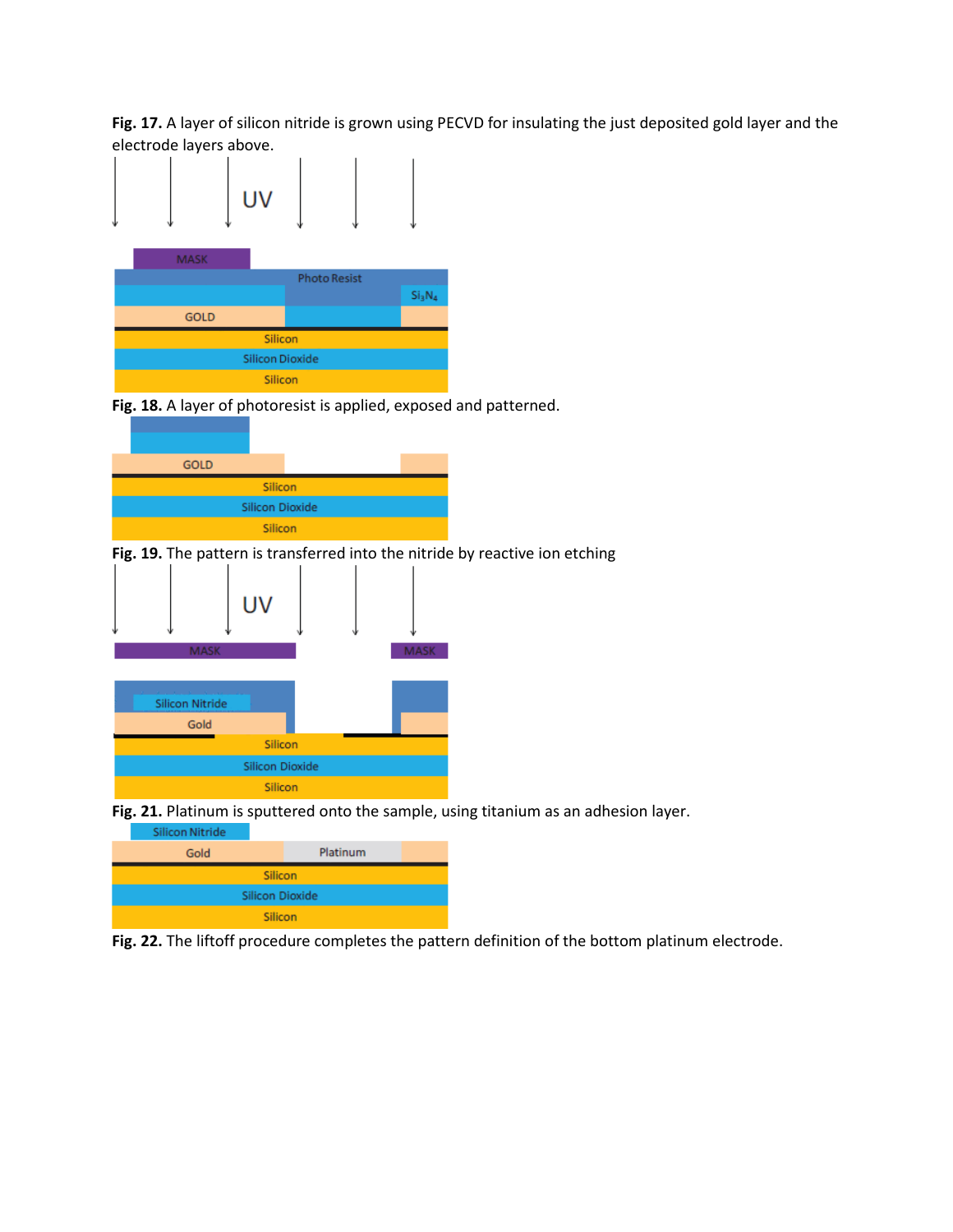



**Fig. 23.** 1 micrometer of PZT is sputtered across the entire surface.



**Fig. 24.** Photoresist is patterned to prepare for PZT etching



|                        | <b>Photo Resist</b> |  |  |  |
|------------------------|---------------------|--|--|--|
|                        | PZT                 |  |  |  |
| <b>Silicon Nitride</b> |                     |  |  |  |
| Gold                   | Platinum            |  |  |  |
| Silicon                |                     |  |  |  |
| <b>Silicon Dioxide</b> |                     |  |  |  |
| Silicon                |                     |  |  |  |

**Fig. 25.** The PZT is reactive ion etched by boron trichloride

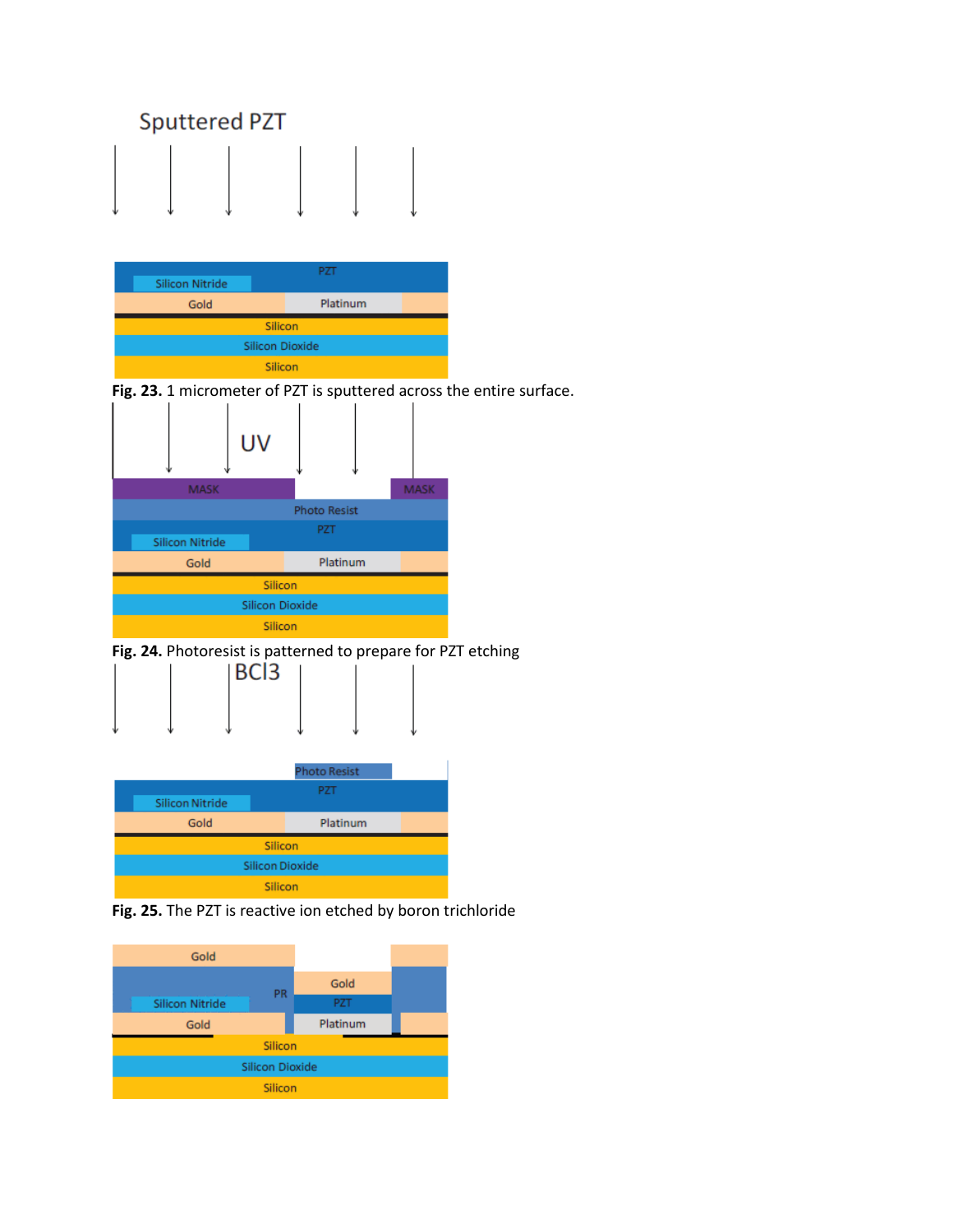**Fig. 26.** The liftoff sequence is repeated again for the deposition of a top gold electrode.



**Fig. 27.** A negative photoresist is used to pattern the bottom side of the wafer for DRIE.



<span id="page-12-0"></span>**Fig. 28.** The hardened negative photoresist provides a mask for DRIE etching of the wafer.

#### SECTION V. Conclusion

Using this design, it will be possible to construct a MEMS energy harvesting device that responds at high speeds. The device will be constructed entirely using whole wafer techniques. The volume, at near one cubic millimeter, will be small enough to be effectively deployed anywhere. The only limits on shrinking this device are the dimensions of the SOI wafer. SOI wafers are available at 200 nanometers thick device layer, which would correspond to a device 40 microns across.

#### <span id="page-12-1"></span>ACKNOWLEDGMENTS

The authors wish to thank Adam Fritzsche, Rich Johnston, Major Tod Laurvick and Major Jim Sattler for their device fabrication and test support.

#### <span id="page-12-2"></span>References

**1.** M. Hamid, D. A. Shnawah Elsheikh, M. F. M. Sabri, S. B. M. Said, M. Haji Hassan, M. B. Ali Bashir, M. Mohamad, "A review on thermoelectric renewable energy: Principle parameters that affect their performance", *Renewable and Sustainable Energy Reviews*, vol. 30, pp. 337-355, 2014.